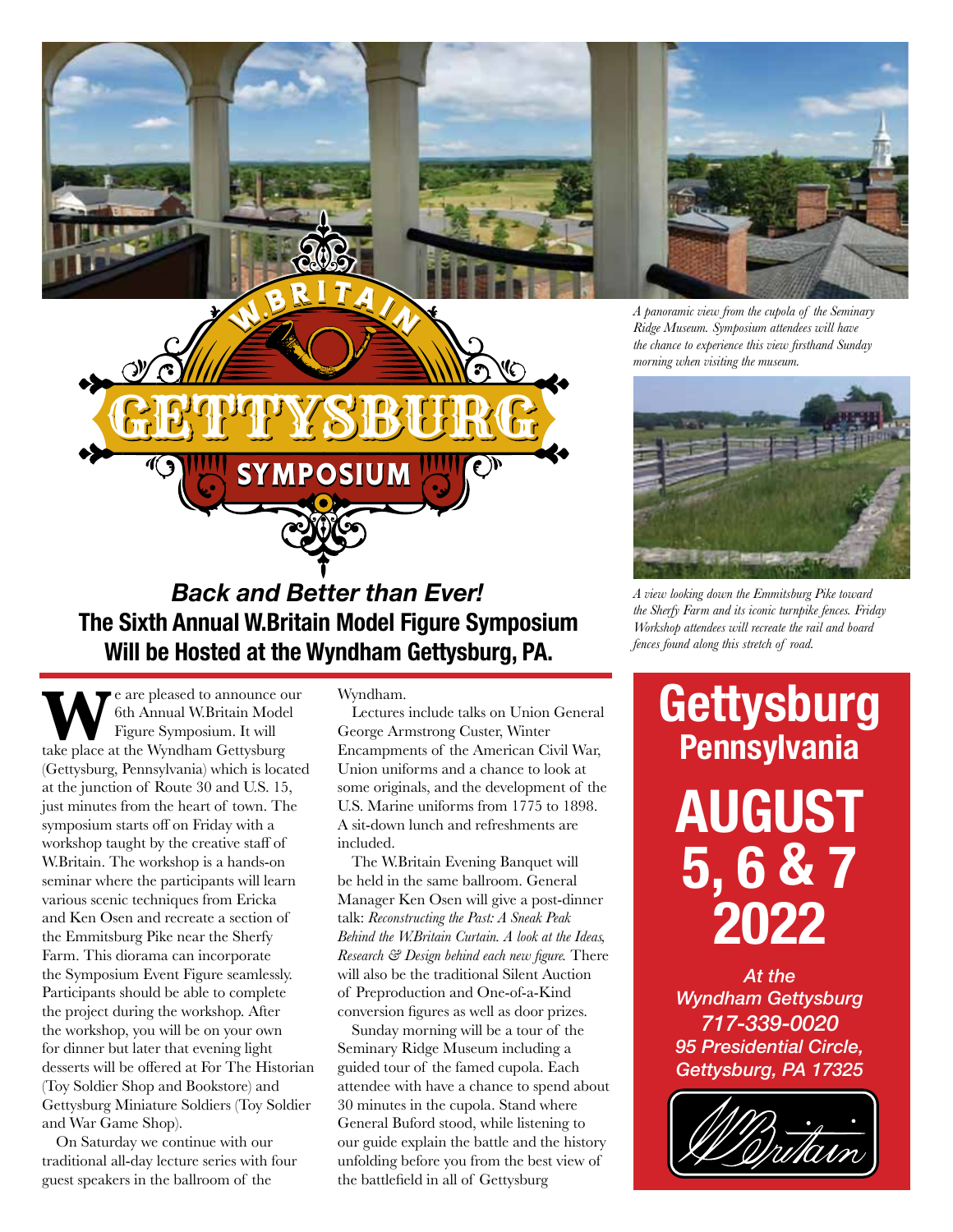### FRIDAY PRE-SYMPOSIUM WORKSHOP

### Emmitsburg Road Diorama Workshop *Workshop Runs 10:00am – 4:00pm, Friday, August 5, 2022*

While many Civil War buffs celebrate Picket's Charge as the climactic moment of the Battle of Gettysburg, the Confederate Army's true high point had come the afternoon before on 2 July 1863. Barksdale's Brigade arrived with McLaw's Division as part of Longstreet's corps. The plan from General Robert E. Lee was for Longstreet's Corps to maneuver into position and attack northeast, up the Emmitsburg Road, to roll up the Union left flank. Barksdale's sector of the attack placed him directly at the tip of the salient in the Union line anchored at the Peach Orchard defended by the Union III Corps. At about 5:30 p.m., Barksdale's Mississippi Brigade burst from the woods and started an irresistible assault, which has been described as one of the most breathtaking spectacles of the Civil War. A Union colonel was quoted as saying, "It was the grandest charge that was ever made by mortal man." The Mississippians utterly crushed the peach orchard salient and continued marauding up to Cemetery Ridge. Hancock, Meade, and other Union generals had to gather men from four different corps to try to stem the onslaught.

Barksdale himself was killed at the apex of his advance. Darkness, as well as Confederate exhaustion, finally ended the day's fight as the shaken, depleted Federal units took stock. They had barely held on against the full ferocity of the Rebels on a day that would decide the fate of the nation.

Our 6th W.Britain Symposium workshop will feature building a section of the Emmitsburg Road complete with fences near the Joseph Sherfy Farm where the men of the Mississippi Brigade smashed into the Federals on the 2nd day of the battle of Gettysburg.

The class will be taught by Ken and Ericka Osen with demonstrations and individual instruction given to each person on techniques such as assembly and fabrication, staging the scene, and the various styles of painting including dry-brushing and washes. All of the materials including paint, glue, scenics supplies, fence components, and tools will be included so that each participant will be able to build a section approximately 11 inches wide by 16 inches long. This workshop is limited to 12 participants. Participants must be registered for the Full Weekend Symposium. If you are flying into the symposium we will gladly arrange to ship your completed diorama to you.

### *\$145.00 Workshop Fee includes Box Lunch*

### *What Billy Yank Wore: A Look at Union Uniforms* by Les Jensen

Les Jensen is the Curator of Arms and Armor at the West Point Museum & author of Johnny Reb: The Uniform of the Confederate Army, 1861-1865. Les is also a past President of The Company of Military Historians.

### *General George Armstrong Custer* by Steve Alexander

Actor, Author, Living Historian: Steve Alexander has written, ridden, and relived Custer's life from minute details to the monumental moments more than any man who has ever portrayed the Buckskin Cavalier. Steve is the author of the 2010 quintessential biography "G. A. Custer to the Little Big Horn" and has followed that publication with "Believe in the Bold: Custer and the Gettysburg Campaign."

### *The U.S. Marine: 1775 to 1898* by GySgt. Thomas Williams*.*

Few people know as much about the details of the U.S. Marine Corps uniform as retired Gunnery Sergeant Tom Williams. Tom will focus on the early Marines of the American War of Independence and trace the changes in clothing and equipment as the United States emerged as a world power at the dawn of the twentieth century. Tom is the Director of the U.S. Marine Corps Historical Company.

### *"Our Great Army Has Once More Come to a Halt": Winter Encampments in the American Civil War.* by Codie Eash

Codie Eash is the Director of Education and Museum Operations at Seminary Ridge Museum and Education Center in Gettysburg. In addition to his museum work Codie is a founding contributor to Pennsylvania in the Civil War (www.penncivilwar.com), he writes book reviews for Civil War Monitor magazine; serves as a co-host on Battles and Banter, a military history podcast and hosts his own blog codieeashwrites.com.

*Guest Speakers subject to change*

### THE WYNDHAM GETTYSBURG

We have reserved a block of rooms at The Wyndham Gettysburg 95 Presidential Circle, Gettysburg, Pennsylvania 17325 - 1(717) 339-0020

Rooms have a special rate of \$129 for a King Room, or a 2 Bed Standard Room (plus taxes). Rooms will be held at this rate until 7-5-2022. To call and book a reservation, please call 804-520-0600 and ask for the Group Rate by referring to Toy Soldier Symposium. The Wyndham is also host to the 1863 Restaurant for morning breakfasts. Night caps can be had in the charming Lobby Bar.

## SPEAKERS and TOPICS ADDITIONAL THINGS TO SEE AND DO

Gettysburg also offers a multitude of nonhistory activities for the not-so- interested family members. There is a large variety of boutique shops, wine tastings, a nearby outlet mall, day spas and massages, ghost tours and golf courses. New Oxford, PA is just up Rt.15 and is home to numerous wellstocked antique malls.

For more information, please visit **destinationgettysburg.com**

### 2022 EVENT FIGURE

*Up and Over*! On 2 July 1863 Robert E. Lee tasked the men under General James Longstreet to attack the left of the Federal line. Barksdale's Mississippi Brigade was part of this attack surging into the Peach Orchard with Barksdale leading them on horseback, hat off and white hair flying. The Mississippians smashed through Union lines for a mile until it met a counterattack by a Union Second Corps brigade under Colonel George Willard stopping the Confederate advance. Barksdale was wounded three times, the last a mortal wound to the chest, and his men were forced to leave him on the field as they pulled back. He was taken to a field hospital at the Hummelbaugh farmhouse where he died on 3 July. Our exclusive club figure is one of Barksdale's Mississippians scrambling over a section of split rail fence along the Emmitsburg Road.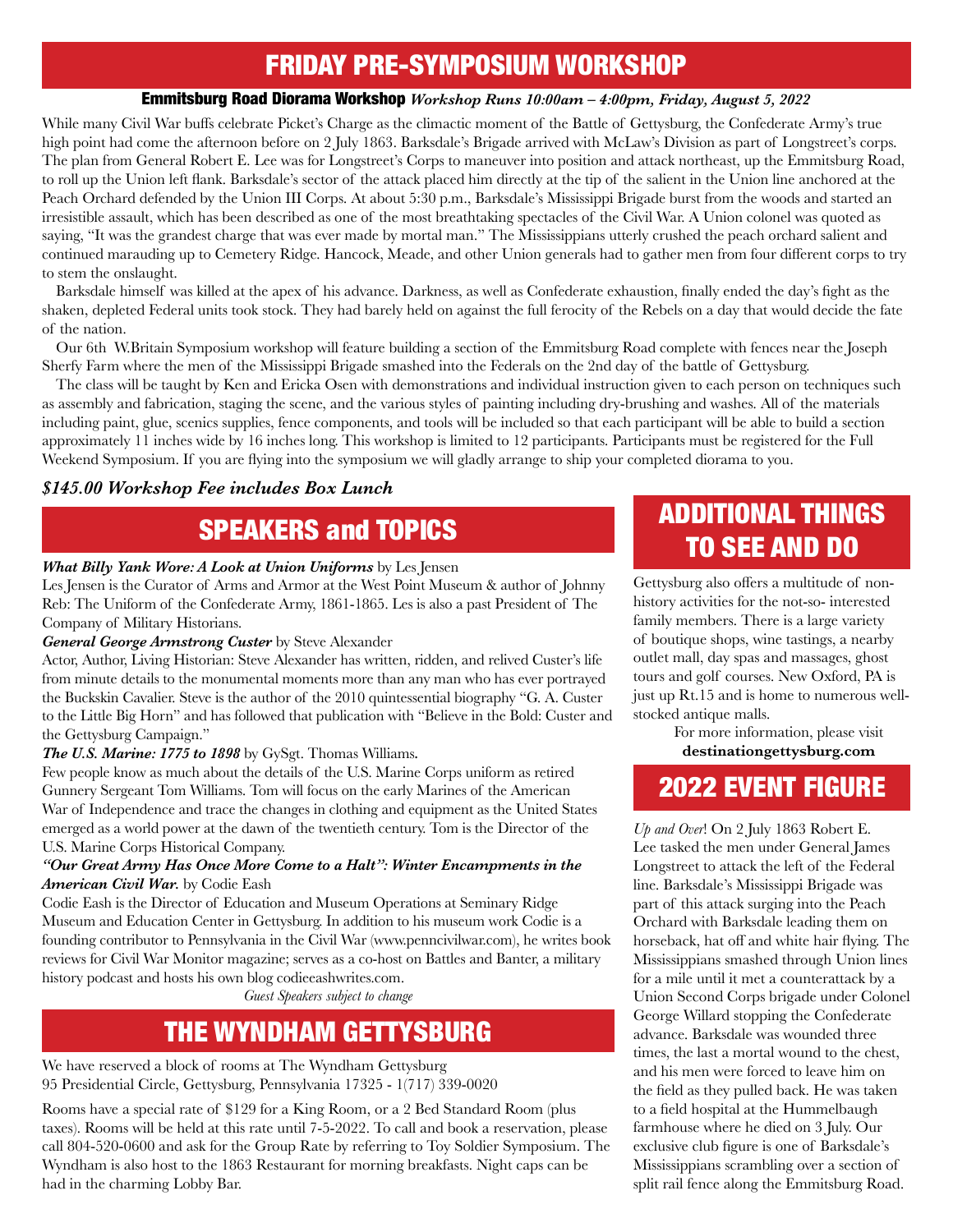### EVENT SCHEDULE

#### Friday

#### *Pre-Symposium Workshops*

| $10:00am - 4:00pm$<br>$5:30pm - 7:00pm$ | Emmitsburg Road Diorama Workshop, Wyndham Gettysburg Conference Room, box lunch provided<br>After dinner on your own, Gettysburg Miniature Soldiers (200 Steinwehr Ave.) and For the Historian (42 |
|-----------------------------------------|----------------------------------------------------------------------------------------------------------------------------------------------------------------------------------------------------|
|                                         | York St) will host light desserts and a chance to shop for toy soldiers and military books                                                                                                         |
|                                         |                                                                                                                                                                                                    |
|                                         | <b>Saturday</b>                                                                                                                                                                                    |
| $9:00am - 10:15am$                      | General George Armstrong Custer by Steve Alexander                                                                                                                                                 |
| $10:15am - 10:30am$                     | <b>Break</b>                                                                                                                                                                                       |
| 10:30am - 11:45am                       | <b>The U.S. Marine: 1775 to 1898</b> by GySgt. Thomas Williams                                                                                                                                     |
| $12:00 \text{pm} - 1:15 \text{pm}$      | Lunch, box lunch provided                                                                                                                                                                          |
| $1:30pm - 2:45pm$                       | <b>What Billy Yank Wore: A Look at Union Uniforms</b> by Les Jensen                                                                                                                                |
| $2:45\text{pm} - 3:00\text{pm}$         | <b>Break</b>                                                                                                                                                                                       |
| $3:00 \text{pm} - 4:15 \text{pm}$       | "Our Great Army Has Once More Come to a Halt": Winter Encampments in the American Civil                                                                                                            |
|                                         | War. by Codie Eash                                                                                                                                                                                 |
| $4:15$ pm - $6:30$ pm                   | Free Time                                                                                                                                                                                          |
| $6:30pm - 9:00pm$                       | W.Britain Evening Banquet at the Wyndham Gettysburg Ballroom. Ken Osen talks about Reconstructing                                                                                                  |
|                                         | the Past: A Sneak Peak Behind the W.Britain Curtain. A Look at the Ideas, Research & Design Behind                                                                                                 |
|                                         | Each New Figure. We'll host our ever popular W.Britain Silent Auction and supply door prizes                                                                                                       |
| <b>Sunday</b>                           |                                                                                                                                                                                                    |
| $9:00am - 1:00pm$                       | Meet at the entrance to the Seminary Ridge Museum and Education Center, 111 Seminary Ridge                                                                                                         |
|                                         | Gettysburg, PA 17325 at 9am. There will be self guided tours of the Museum and 30-minute guided tours                                                                                              |
|                                         | of the historic building's famous cupola. Climb to the attic level and then up the wooden staircase to the                                                                                         |
|                                         | top of the building, where you will have plenty of time for photos as you see the battlefield from the same                                                                                        |
|                                         | vantage point as Union General Buford while the guide explains the battle.                                                                                                                         |

### Directions to Gettysburg, PA

FROM BALTIMORE, MARYLAND (about 60 miles): (From Baltimore-Washington International Airport BWI: Exit airport and follow Interstate 195 North to Baltimore Washington Parkway North, Exit #2. Follow Baltimore Washington Parkway North to Interstate 695 North) From the Baltimore Beltway (Interstate 695), follow to Interstate 795 Take Interstate 795 to MD Route 140 towards Westminster At Westminster, pick up MD Route 97/PA Route 97 and follow to Gettysburg .

FROM NEW YORK CITY (About 200 miles)

(North: Take George Washington Bridge [Interstate 95 South]. Exit onto Interstate 80 West, Exit 68. Follow Interstate 80 West to Interstate 287 South, Exit 43. Follow Interstate 287 South to Interstate 78 West, Exit 21.) (Mid-Town: Take Lincoln Tunnel to New Jersey Route 495 to New Jersey Turnpike [Interstate 95], Exit 16E. Follow New Jersey Turnpike South to Exit 14 [Interstate 78].) (South: Take Holland Tunnel to Interstate 78 West [New Jersey Turnpike Extension]. Follow New Jersey Turnpike Extension to Exit 14 and continue on Interstate 78 West.) (Long Island/Brooklyn/Staten Island: Take Interstate 278 West to New Jersey Exit onto the New Jersey Turnpike South [Interstate 95]. Follow the New Jersey Turnpike South to Interstate 287 North, Exit 10. Follow Interstate 287 North to Interstate 78 West, Exit 21.) Follow Interstate 78 West until it merges in Pennsylvania with Interstate 81 South. Exit Interstate 81 at Exit 70 (Interstate 83 South). Follow Interstate 83 South and Capital Beltway signs. Exit onto PA Route 581 at Exit 41A (following signs for Gettysburg). Exit onto U.S. Route 15 South at Camp Hill. Follow U.S. Route 15 South to any of the Gettysburg exits.

#### FROM PHILADELPHIA, PENNSYLVANIA AND POINTS EAST (about 125 miles)

(From Philadelphia International Airport PHL: Exit airport and follow Interstate 95 North to Interstate 76 West, Exit 19) Follow Pennsylvania Turnpike West (Interstate 76) to the Gettysburg Pike Exit, Exit 236. Follow U.S. Route 15 South to any of the Gettysburg exits.

#### FROM PITTSBURGH, PENNSYLVANIA AND POINTS WEST

Follow Pennsylvania Turnpike East (Interstate 76) to the Blue Mountain Exit, Exit 215. Follow PA Route 997 South to U.S. Route 30. Turn left and take U.S. Route 30 East to Gettysburg.

OR

Follow Pennsylvania Turnpike East (Interstate 76) to the Gettysburg Pike Exit, Exit 236. Follow U.S. Route 15 South to any of the Gettysburg exits.

#### FROM WASHINGTON, DC (about 75 miles)

(From Ronald Reagan Washington Airport DCA: Exit airport onto George Washington Memorial Parkway toward city. Follow the George Washington Memorial Parkway to Interstate 495).

(From Washington Dulles International Airport IAD: Exit Dulles International Airport onto Dulles Airport Access Road [this is a toll road]. Follow Access Road to connection with Interstate 495).

From the Washington Beltway (Interstate 495), take Interstate 270 to Frederick, MD. At Frederick, take U.S. Route 15 North and exit at the first exit across the Pennsylvania state line (Steinwehr Avenue/ Business Route 15).